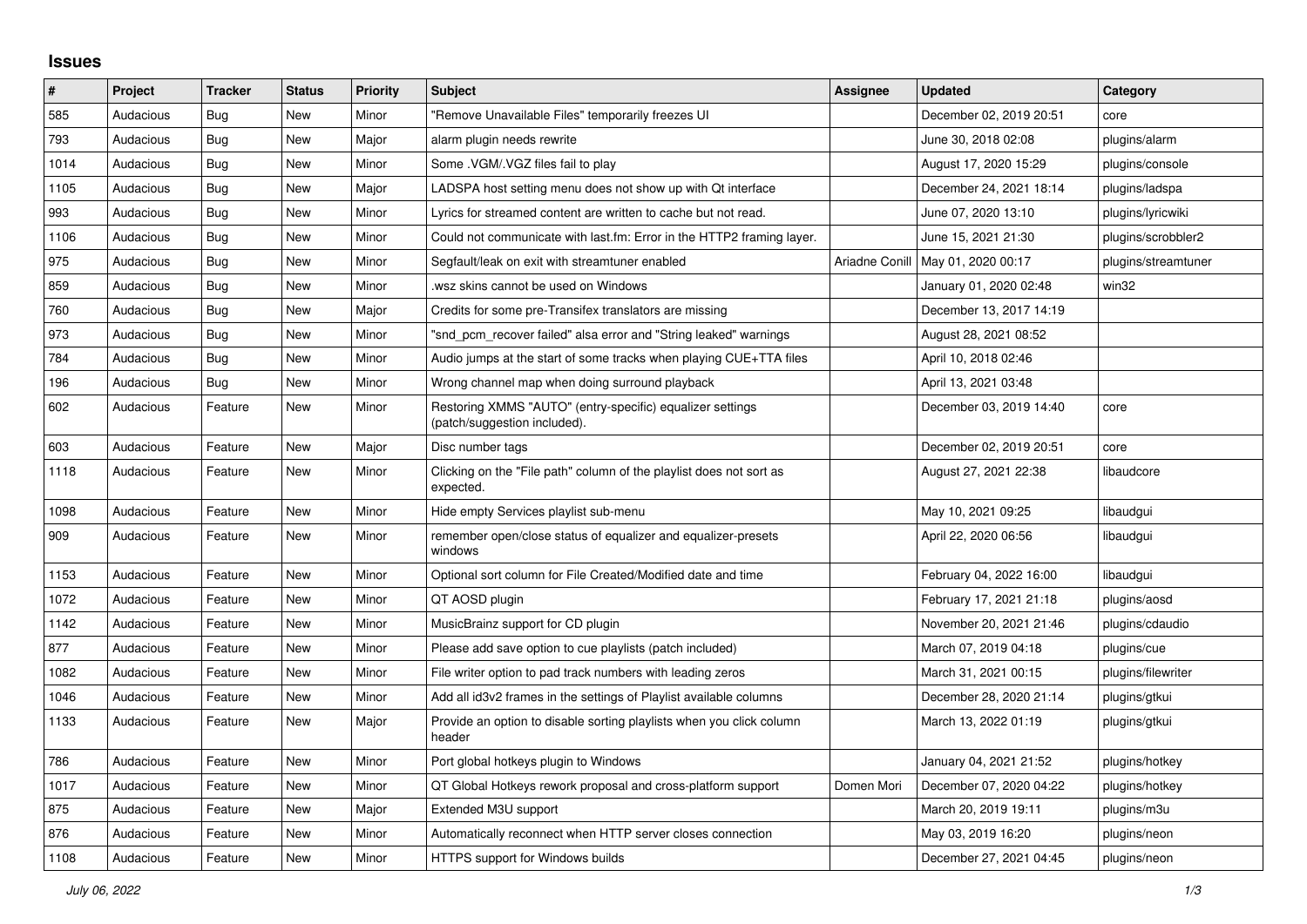| $\#$ | Project   | <b>Tracker</b> | <b>Status</b> | <b>Priority</b> | <b>Subject</b>                                                                                      | <b>Assignee</b> | <b>Updated</b>           | Category                 |
|------|-----------|----------------|---------------|-----------------|-----------------------------------------------------------------------------------------------------|-----------------|--------------------------|--------------------------|
| 1076 | Audacious | Feature        | New           | Minor           | Adjustable background and fonts colors and fonts size in<br>playlist---zoomable playlist            | Tom Hammer      | March 09, 2021 00:38     | plugins/playlist-manager |
| 968  | Audacious | Feature        | New           | Minor           | Loop PSF files at normal loop points during repeat mode                                             |                 | April 16, 2020 03:25     | plugins/psf              |
| 913  | Audacious | Feature        | New           | Minor           | Play / create new playlist from selection                                                           |                 | December 02, 2019 20:13  | plugins/qtui             |
| 945  | Audacious | Feature        | New           | Minor           | Balance control in newer interface                                                                  |                 | March 23, 2020 13:28     | plugins/qtui             |
| 429  | Audacious | Feature        | New           | Minor           | Please enable scrobbling to libre.fm in Scrobbler 2.0                                               |                 | September 02, 2019 10:35 | plugins/scrobbler2       |
| 943  | Audacious | Feature        | <b>New</b>    | Minor           | Being able to add several folders to the library, and arrange that<br>Audacious recognizes symlinks |                 | March 23, 2020 15:41     | plugins/search tool      |
| 1088 | Audacious | Feature        | <b>New</b>    | Minor           | plugin: status icon: ADD option to select tray mouse Middle Click action                            |                 | April 11, 2021 12:05     | plugins/statusicon       |
| 969  | Audacious | Feature        | New           | Minor           | streamtuner plugin: Please add column-sortability, or at least sort<br>alphabetically by 1st column |                 | June 16, 2020 09:54      | plugins/streamtuner      |
| 1101 | Audacious | Feature        | <b>New</b>    | Major           | Please add media shortcut keys for Windows 10                                                       |                 | December 03, 2021 16:31  | win32                    |
| 955  | Audacious | Feature        | New           | Minor           | Enqueue option                                                                                      |                 | April 09, 2020 03:54     |                          |
| 1048 | Audacious | Feature        | New           | Minor           | PipeWire support                                                                                    |                 | May 04, 2022 19:36       |                          |
| 1047 | Audacious | Feature        | <b>New</b>    | Minor           | Stop playing after any chosen track                                                                 |                 | December 29, 2020 01:23  |                          |
| 998  | Audacious | Feature        | New           | Trivial         | aacgain in aac / r128 in opus                                                                       |                 | June 01, 2021 10:44      |                          |
| 51   | Audacious | Feature        | New           | Minor           | Option to inhibit suspend                                                                           |                 | February 13, 2021 09:23  |                          |
| 1057 | Audacious | Feature        | <b>New</b>    | Minor           | Matroska (mka) chapter support                                                                      |                 | August 27, 2021 22:54    |                          |
| 1058 | Audacious | Feature        | New           | Minor           | Allow changing the language/locale in settings                                                      |                 | January 30, 2021 18:11   |                          |
| 1130 | Audacious | Feature        | New           | Minor           | folders for tabs in the playlist head (an enhancement suggestion, not a<br>bug)                     |                 | October 24, 2021 19:04   |                          |
| 1131 | Audacious | Feature        | <b>New</b>    | Minor           | Selection of songs via selection field/bar (as in Clementine)                                       |                 | October 31, 2021 12:41   |                          |
| 1011 | Audacious | Feature        | <b>New</b>    | Minor           | Visible separator of folders in the playlist                                                        |                 | July 18, 2020 16:10      |                          |
| 1134 | Audacious | Feature        | New           | Minor           | Web interface remote control                                                                        |                 | November 04, 2021 06:57  |                          |
| 1013 | Audacious | Feature        | New           | Minor           | Request re Album Art using music file metatag                                                       |                 | August 03, 2020 22:48    |                          |
| 995  | Audacious | Feature        | New           | Minor           | Add star rating to songs                                                                            |                 | June 16, 2020 09:56      |                          |
| 987  | Audacious | Feature        | New           | Minor           | Closing of Search Library tool by same method as opening it                                         |                 | May 13, 2020 00:15       |                          |
| 918  | Audacious | Feature        | <b>New</b>    | Minor           | Replace libguess with libuchardet                                                                   |                 | November 19, 2019 05:50  |                          |
| 1066 | Audacious | Feature        | New           | Minor           | Allow Equalizer window to be resized.                                                               |                 | February 11, 2021 10:05  |                          |
| 1067 | Audacious | Feature        | New           | Minor           | Equalizer adjustments are coarse.                                                                   |                 | February 11, 2021 10:09  |                          |
| 924  | Audacious | Feature        | New           | Minor           | Option to replace playlist contents by drag and drop                                                |                 | December 02, 2019 20:15  |                          |
| 908  | Audacious | Feature        | New           | Minor           | Use QtXml instead of libxml2                                                                        |                 | October 26, 2019 14:21   |                          |
| 1071 | Audacious | Feature        | New           | Minor           | Linkage could be improved for packagers.                                                            |                 | March 31, 2021 00:32     |                          |
| 907  | Audacious | Feature        | New           | Minor           | QtNetwork-based HTTP client                                                                         |                 | October 26, 2019 13:41   |                          |